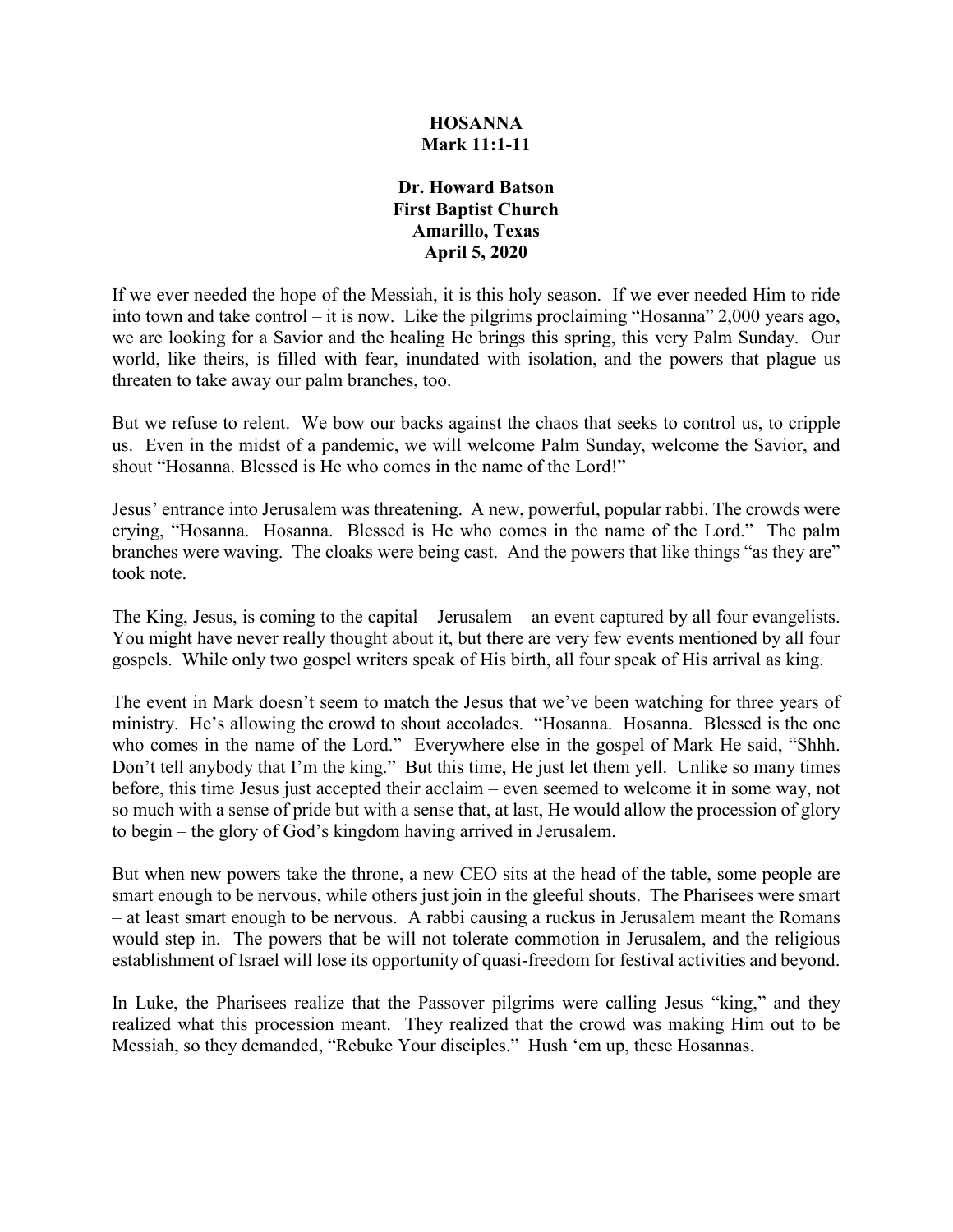Jesus Himself usually didn't need any prompting to silence accolades, for He was never comfortable with public attention of His true identity. Until now, until God's timing. "If My disciples are silent, the stones themselves will cry out."

Who's in this crowd, this crowd that cheers the Lord as He enters Jerusalem? Who makes up this motley mob of Passover pilgrims? No doubt there were Galileans who knew His miracles well, who had already heard Him declare that the kingdom of God had arrived. And now they believed it.

To be sure, there were also those there from Bethany. Why, Bethany was still abuzz over His having called Lazarus back from the dead. Some believed and some rejoiced in His power over death. Others from Bethany had run to the Pharisees to rat on Jesus. Immediately having heard that He called Lazarus from the dead, the Pharisees convened the Council. "If we let Him go on with miracles like this, everyone will believe in Him, and the Romans will intervene and take our place and nation."

Now, they were watching – watching and waiting to see if Jesus would show up in Jerusalem.

Both the pilgrims and the Pharisees were watching to see if this miracle man, who even had power over death itself, would come to the Passover. The pilgrims were watching to see what other miracles He might do. And the Pharisees were watching for the opportunity to seize Him and silence His popularity. Still others joined in the contingency from Galilee and Bethany – the blind, the lame, and the children were also lending their support to the new Messiah. Some were real believers; others just joined the crowd, watching and waiting would-be disciples.

And today, we are there. We need Him to ride in and reign in our broken lives. To replace fear with hope, the worship of material matters with awe of the true Messiah who shows us we have been bowing at the idols of our culture (the wrong altars) and forgotten about the Christ – until now, until we truly need Him.

Look at Him now. Jesus riding into the city on a young donkey. A borrowed coat placed on the beast's back for a saddle, He rides in conscious fulfillment of the prophet Zechariah, surrounded by disciples, might-be disciples, curiosity seekers, and general admirers. Don't make the mistake in thinking the Hosannas were happenstance. No, Jesus knew what was going to happen.

## Look at 11:2-7

And Jesus said to them, "Go into the village opposite you, and immediately as you enter it, you will find a colt tied there, on which no one has ever sat; untie it and bring it here." If anyone says to you, "Why are you doing this?" you say, "The Lord has need of it"; and immediately he will send it back here. They went away and found a colt tied at the door, outside in the street; and they untied it. Some of the bystanders were saying to them, "What are you doing, untying the colt?" They spoke to them just as Jesus had told them, and they gave them permission. They brought the colt to Jesus and put their garments on it; and He sat on it.

Donkeys were more apt to be left unattended in the village square than were horses, which were very expensive and generally reserved for the military or the elite. The word used for the young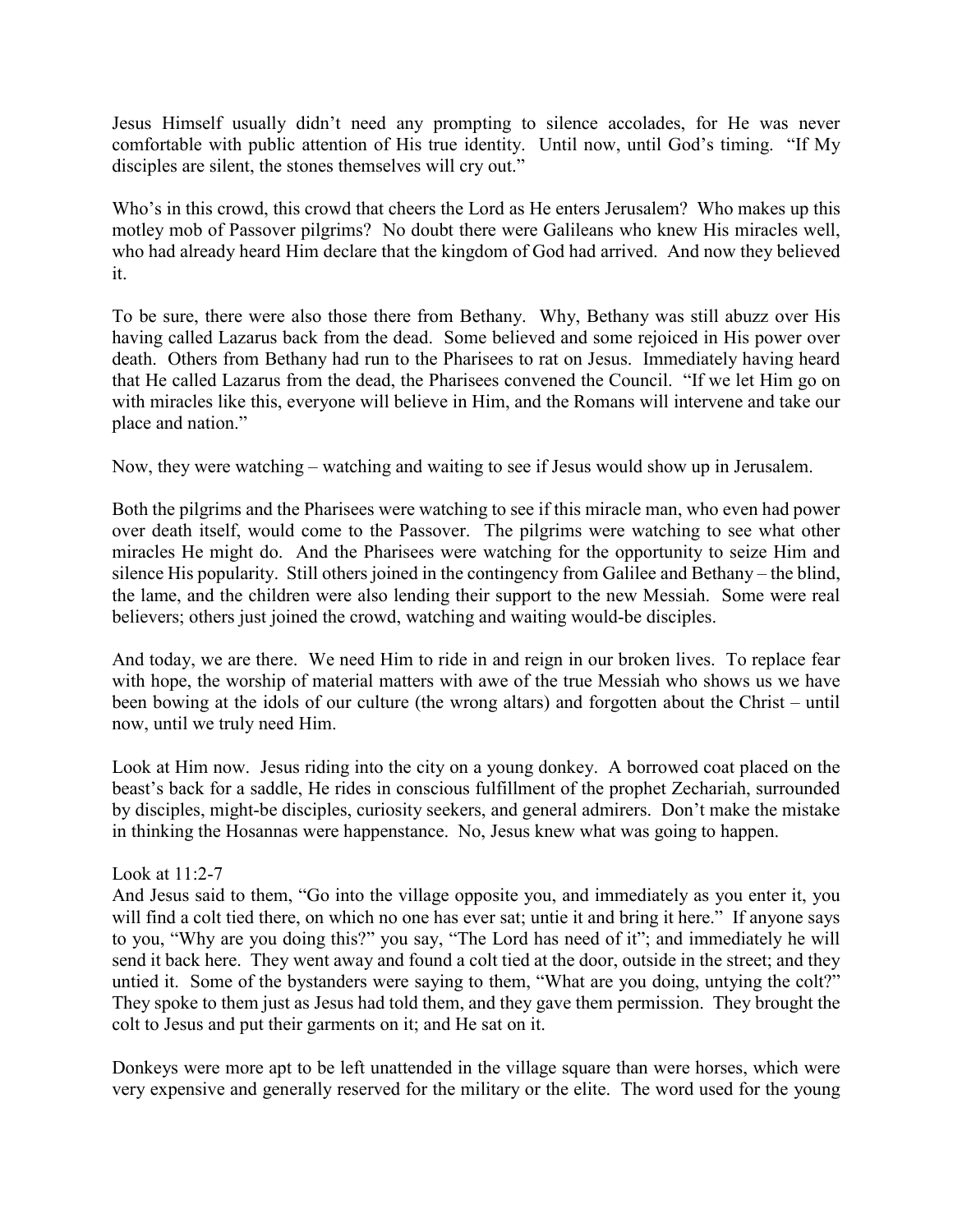donkey is the same one we find in Zechariah 9:9. "Rejoice greatly, O daughter of Zion! Shout in triumph, O daughter of Jerusalem! Behold, your king is coming to you; he is just and endowed with salvation, humble, and mounted on a donkey, even on a colt, the foal of a donkey."

Oh, the prophet had predicted it. This was the hand, the will, the act of God.

It wasn't just any colt. It was one on which no one had ever sat. Sounds familiar, doesn't it? In Luke 23:53 and John 19:41, Jesus is honored by being laid in a grave that had not previously been occupied Normally, of course, the tombs were used for families – one set of bones pushed aside and lay another body on the shelf.

But Jesus will have a new tomb and now has an unridden colt. In fact, *m.sanh.2:5* says that after a king rides an animal, no one shall mount the animal again.

Everything about this parade and procession says king – new king looking for a throne. "If anybody asks you why you're taking the colt, just say," Jesus instructed, "'the Master has need of it.'" Some might call this the right of impressment. In other words, influential and powerful people, including rabbis, in the Greco-Roman world might have a right to borrow your beast for just a moment.

I found an occurrence in antiquity in *Papyri*, #211 and cf. 414, which said that upon the arrival of a new finance minister, "We have borrowed five riding donkeys...and have got ready the forty baggage donkeys; and we have begun to make the road." (Joel Marcus, *Mark 8-16*, p. 773) It was commonplace for kings of antiquity to take what was yours for a moment and make it theirs for the greater cause. Impressment.

It wasn't Jesus' usual mode of transportation as, most commonly, he always walked.

We'll never know who did it first, but someone in the crowd took off his cloak and attempted to make a royal runner for the new king. Then another turns and throws his cloak. Others begin to cut the palm branches and cast them in front of Him – a makeshift road for the new royalty. This spirit of jubilation catches on as the crowd waves the branches. Anticipation filled the air as the new king was entering the city of Jerusalem to claim His throne at last. As the palm branches waved, it was as if the trees were indeed clapping their hands for the Christ who had created them and who had now come among them.

But the hearts of those who had grown cold with ambition and self-importance continued to object.

On past Palm Sundays – let's be honest with ourselves this morning – sometimes in this broken world with the dark powers in control, things were good enough for some of us that we didn't really want any changes. Like the Pharisees, we were not quickly welcoming a new authority, a new king who was going to challenge our way and our will. A king who was going to threaten our little thrones and our spheres of power. You know, he might just redraw the boundaries.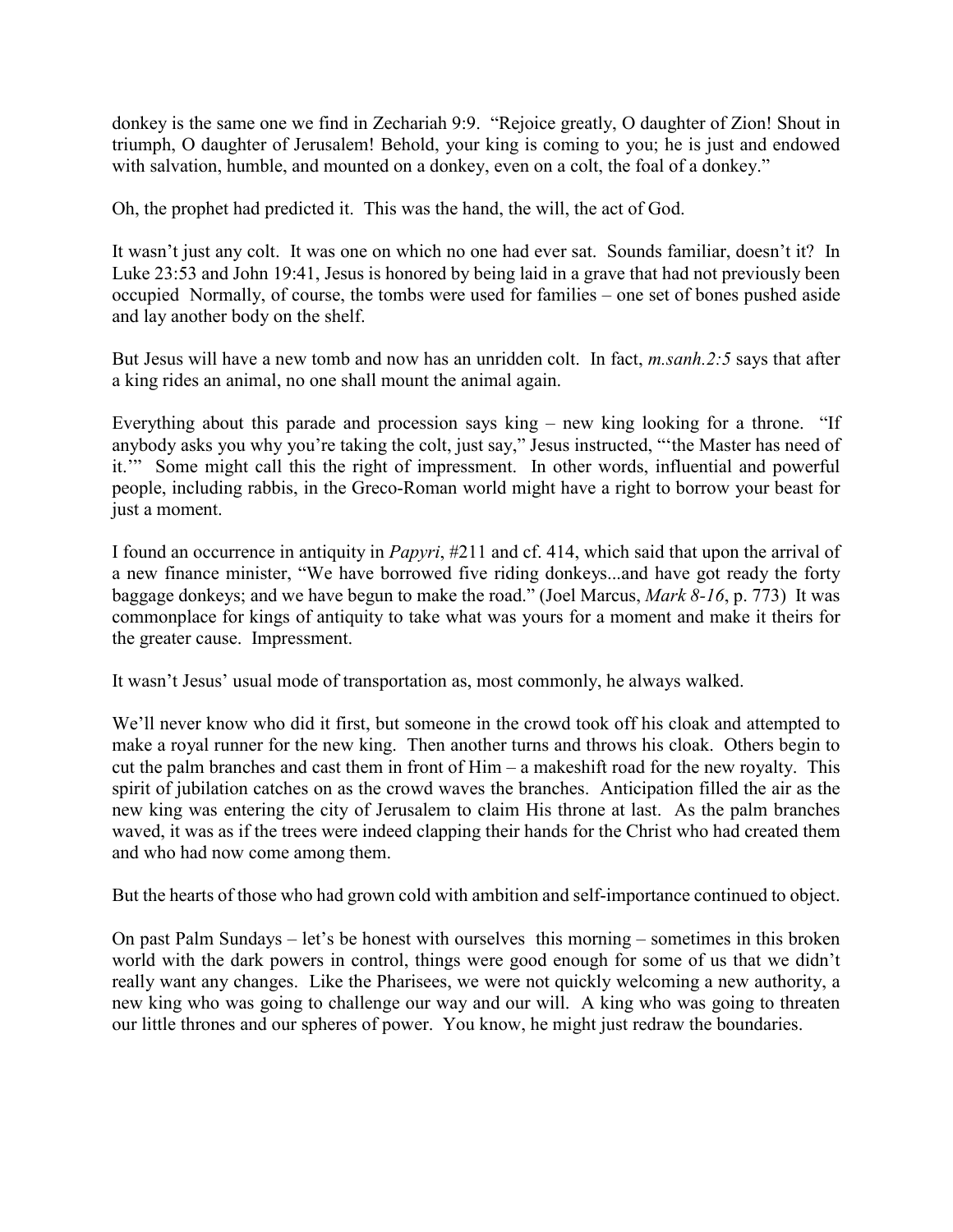Like it or not, He is redrawing the boundaries. Perhaps when the sun rises again and the shadows of sickness are cast off, we will value: family, friends, forgiveness, gratitude, grace, and presence – the presence of God, and the presence of His people, the church.

The Romans probably just watched from a distance, amused by the whole affair. Their kings ride on stallions of war. This would-be king on the back of a baby donkey seemed an oddity, and His ragtag followers made His procession seem all the more petty – the lame, the blind, the children, the peasants from Galilee and Bethany. What kind of makeshift mob is this?

Only Luke mentioned it. Look closely at the eyes of the new king as He enters the royal city. He weeps. He weeps over the destruction that awaits the very city that rejects Him – rejects Him as king. It won't take long until those chants of Hosanna, which means "save, please," these "Hosanna, blessed is He who comes in the name of the Lord," will be changed and transformed into the horrible "Crucify Him. Crucify Him." They will reject Him when He proves to be a disappointment, when He doesn't end up overthrowing Rome but, rather, calls men – Jew and Gentile – to quietly live out their kingdom in their own lives in such a way as to subversively transform the world.

Here is the question: Are you threatened by Jesus?

"No pastor, I'm not threatened by Jesus."

Then you don't understand who He is. You ought to be. Aren't you afraid of having this new king parading into your life, this king who allows creation itself to shout "Hosanna. Hosanna. Blessed is He who comes in the name of the Lord"?

Barbara Brown Taylor says she remembers being at a retreat once where the leader asked the participants to think of someone who represented Christ in their lives. When it came time to share answers, one woman stood up and said, "I had to think long and hard about this one. I kept thinking, 'Who is it who told me the truth about myself so clearly that I wanted to kill him for it?"

According to John, Jesus died because He told the truth to everyone He met. He was the truth. A perfect mirror in which people saw themselves in God's own light. What happened then, on Palm Sunday, goes on happening now. In the presence of His integrity, our own pretense is exposed. In the presence of his constancy, our cowardice is brought to light. In the presence of his fierce love for God and for us, our own hardness of heart is revealed. Take Christ out of the room, and I only have to compare myself to you. You only have to compare yourself to me. But if you leave Him in the room, there is no place to hide. He is the Light of the World.

When a new king comes to town, you have one of two choices. You either fall down and worship Him, or you do everything you can to extinguish His light.

When the crowd itself realized they could not control the Christ but, rather, He demanded control of them, they changed their "Hosannas" to "Crucify Him. Crucify Him." Is this the young rabbi who tells stories about the kingdom of God, who heals the sick, who casts out the demons of hell – is He the Messiah?